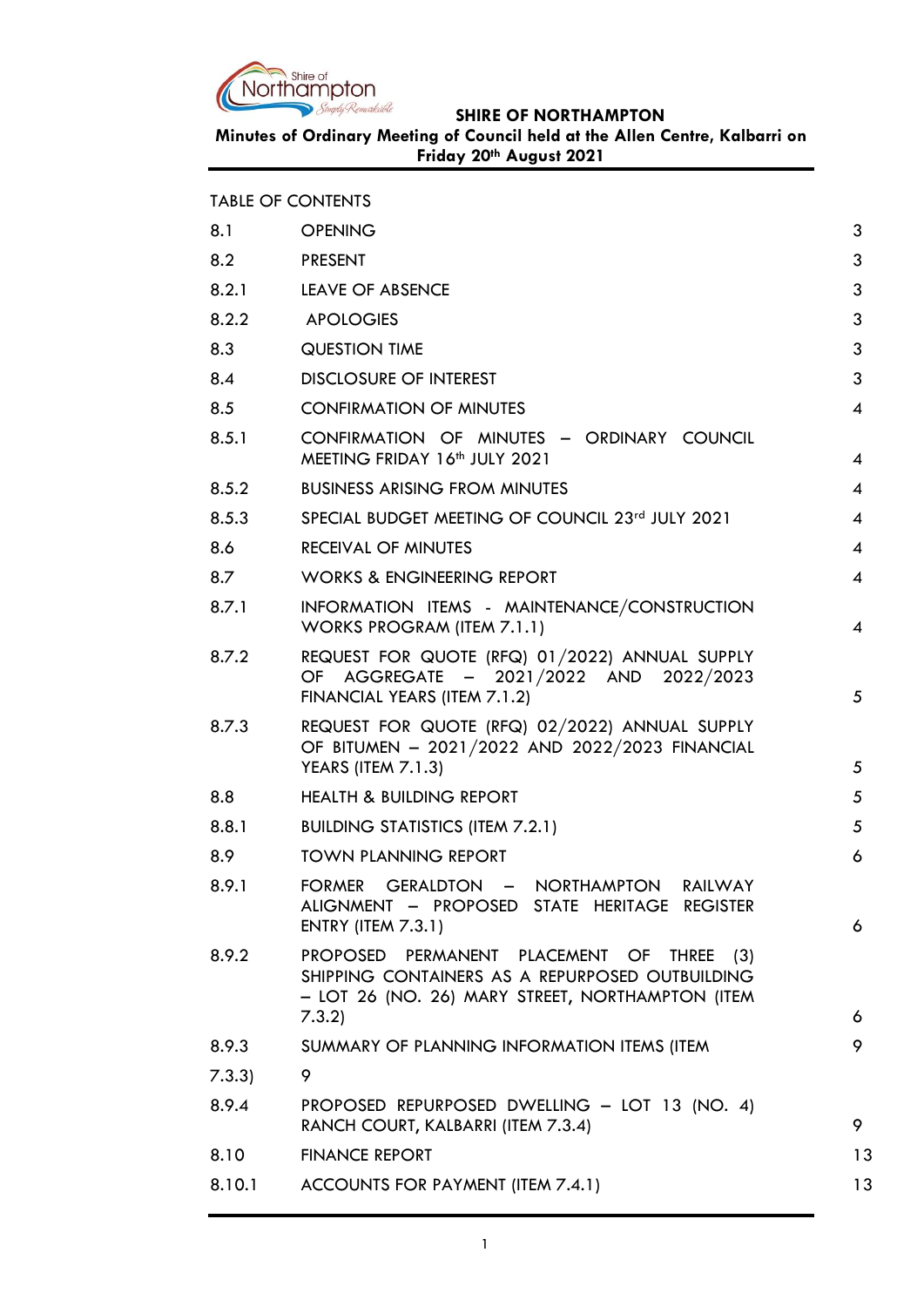

| Minutes of Ordinary Meeting of Council held at the Allen Centre, Kalbarri on<br>Friday 20th August 2021 |                                                                                      |    |
|---------------------------------------------------------------------------------------------------------|--------------------------------------------------------------------------------------|----|
| 8.10.2                                                                                                  | MONTHLY FINANCIAL STATEMENTS - JULY 2021 (ITEM<br>7.4.2)                             | 13 |
| 8.10.3                                                                                                  | 2021/2022 BUDGET ADOPTION (ITEM 7.4.3)                                               | 14 |
| 8.10.4                                                                                                  | WAIVER OF 2021/2022 RATES (ITEM 7.4.4)                                               | 15 |
| 8.11                                                                                                    | <b>ADMINISTRATION &amp; CORPORATE REPORT</b>                                         | 16 |
| 8.11.1                                                                                                  | KALBARRI COMMUNITY CAMP DINING & GAMES HALL<br>(ITER 7.5.1)                          | 16 |
| 8.11.2                                                                                                  | PROPOSED MULTI PURPOSE COMMUNITY CENTRE - PUBLIC<br><b>CONSULTATION (ITEM 7.5.2)</b> | 16 |
| 8.12                                                                                                    | PRESIDENT'S REPORT                                                                   | 17 |
| 8.13                                                                                                    | DEPUTY PRESIDENT'S REPORT                                                            | 17 |
| 8.14                                                                                                    | <b>COUNCILLORS' REPORTS</b>                                                          | 17 |
| 8.14.1                                                                                                  | <b>CR SMITH</b>                                                                      | 17 |
| 8.14.2                                                                                                  | <b>CR STEWART</b>                                                                    | 17 |
| 8.14.3                                                                                                  | <b>CR SUDLOW</b>                                                                     | 18 |
| 8.14.4                                                                                                  | <b>CR HAY</b>                                                                        | 18 |
| 8.15                                                                                                    | NEW ITEMS OF BUSINESS                                                                | 18 |
| 8.16                                                                                                    | NEXT MEETING OF COUNCIL                                                              | 18 |
| 8.17                                                                                                    | <b>CLOSURE</b>                                                                       | 18 |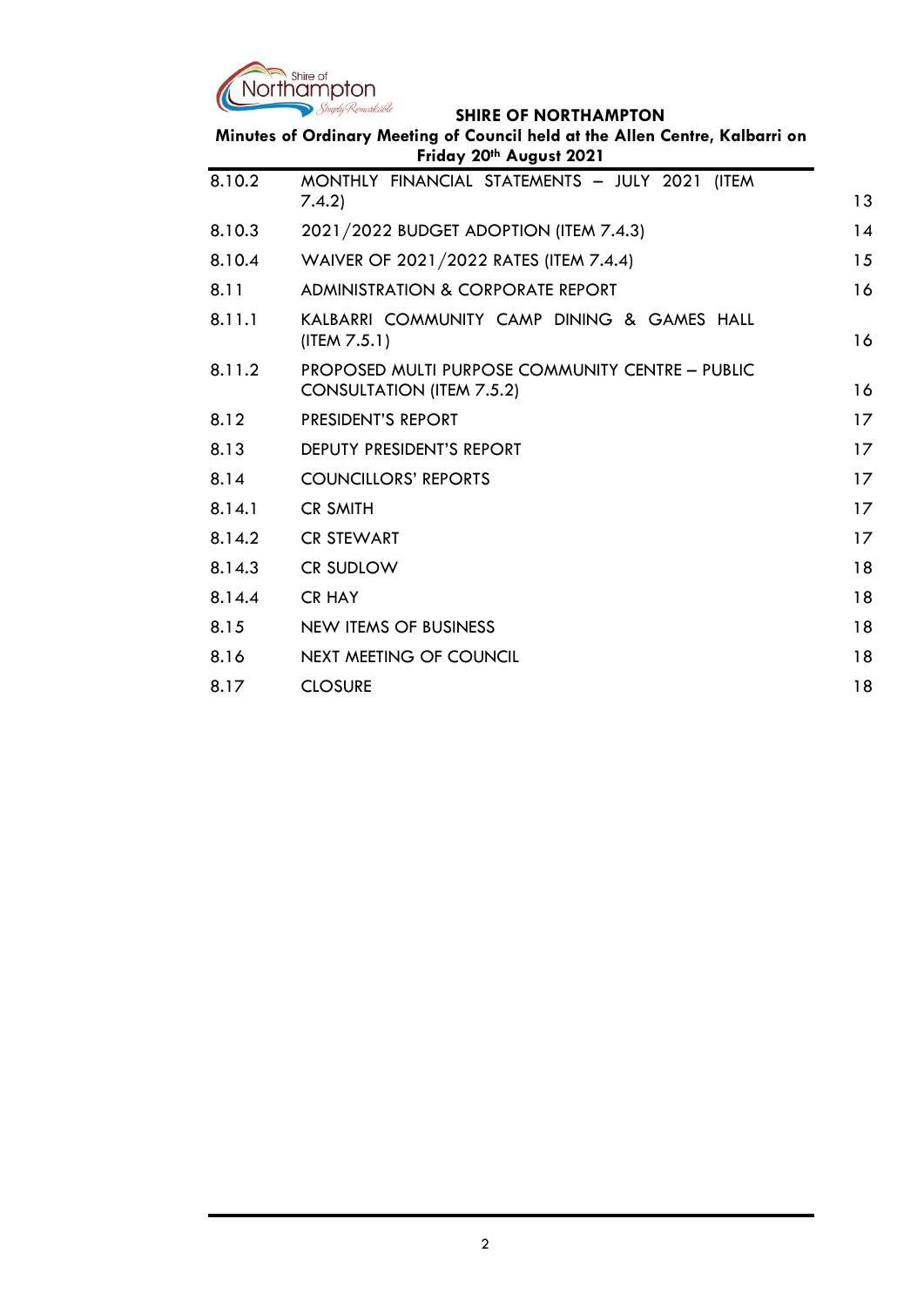

**Minutes of Ordinary Meeting of Council held at the Allen Centre, Kalbarri on Friday 20th August 2021**

# <span id="page-2-0"></span>**8.1 OPENING**

The President thanked all Councillors and staff present for their attendance and declared the meeting open at 1.00pm

## <span id="page-2-1"></span>**8.2 PRESENT**

| Cr C Simkin        | President                                   | Northampton Ward |
|--------------------|---------------------------------------------|------------------|
| Cr S Krakouer      | Deputy President                            | Kalbarri Ward    |
| Cr R Suckling      |                                             | Northampton Ward |
| Cr S Smith         |                                             | Kalbarri Ward    |
| Cr P Stewart       |                                             | Kalbarri Ward    |
| Cr D Pike          |                                             | Kalbarri Ward    |
| Cr L Sudlow        |                                             | Northampton Ward |
| Cr T Hay           |                                             | Northampton Ward |
| Mr Grant Middleton | Deputy Chief Executive Officer              |                  |
| Mr Neil Broadhurst | <b>Works and Technical Services Manager</b> |                  |
| Mrs Michelle Allen | <b>Planning Officer</b>                     |                  |

<span id="page-2-2"></span>

|  | 8.2.1 LEAVE OF ABSENCE |  |
|--|------------------------|--|
|--|------------------------|--|

Nil

<span id="page-2-3"></span>

| 8.2.2<br><b>APOLOGIES</b> |
|---------------------------|
|---------------------------|

Cr S Stock-Standen Northampton Ward

# <span id="page-2-4"></span>**8.3 QUESTION TIME**

Nil

# <span id="page-2-5"></span>**8.4 DISCLOSURE OF INTEREST**

Nil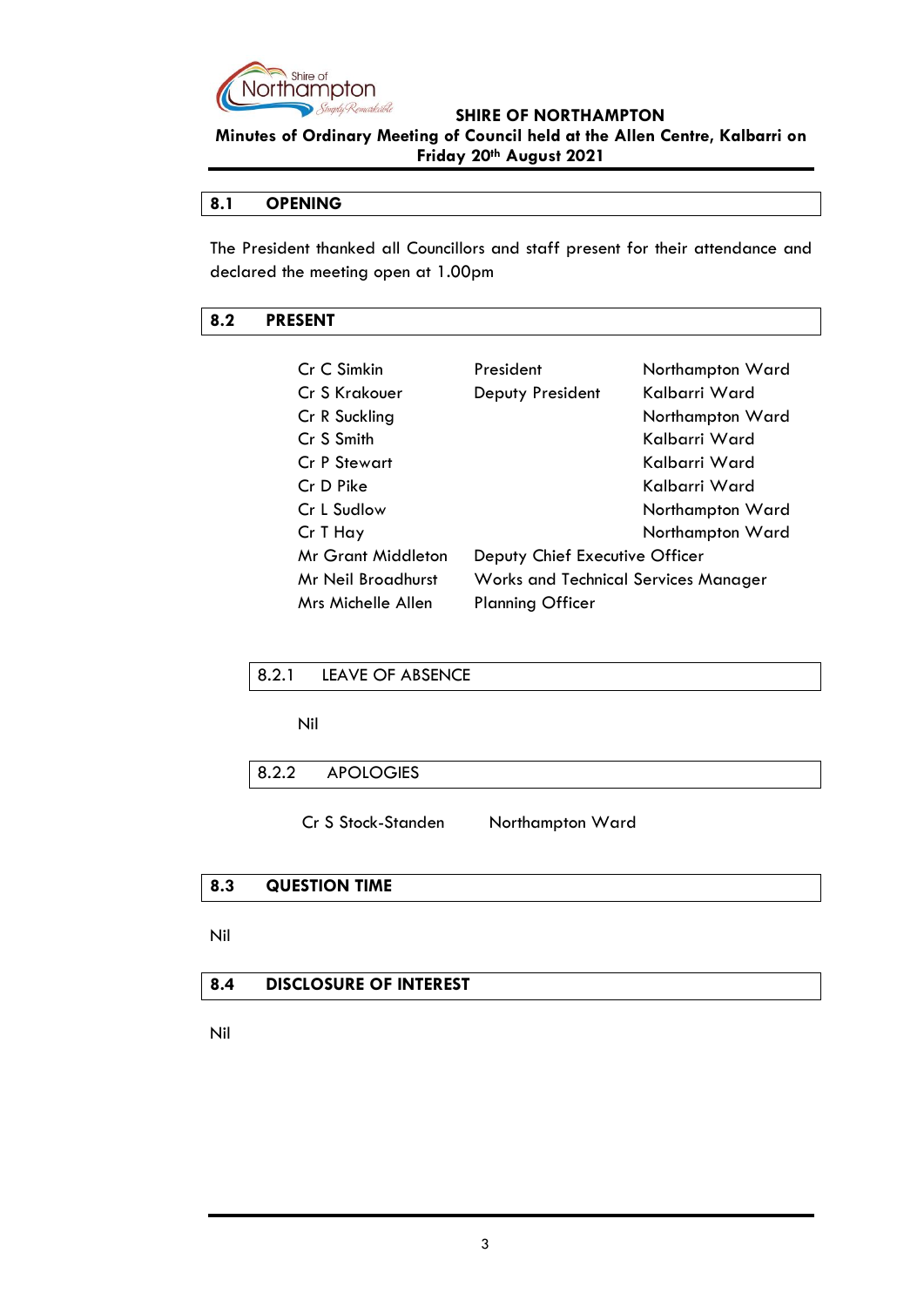

# **Minutes of Ordinary Meeting of Council held at the Allen Centre, Kalbarri on Friday 20th August 2021**

# <span id="page-3-1"></span><span id="page-3-0"></span>**8.5 CONFIRMATION OF MINUTES**

8.5.1 CONFIRMATION OF MINUTES – ORDINARY COUNCIL MEETING FRIDAY 16th JULY 2021

Moved Cr STEWART seconded Cr HAY

That the minutes of the Ordinary Meeting of Council held on the 16<sup>th</sup> July 2021 be confirmed as a true and correct record.

CARRIED 8/0

## <span id="page-3-2"></span>8.5.2 BUSINESS ARISING FROM MINUTES

Nil

<span id="page-3-3"></span>8.5.3 SPECIAL BUDGET MEETING OF COUNCIL 23rd JULY 2021

Moved Cr SUCKLING seconded Cr HAY

That the minutes of the Special Budget Meeting of Council held on the 23rd July 2021 be confirmed as a true and correct record. CARRIED 8/0

# <span id="page-3-4"></span>**8.6 RECEIVAL OF MINUTES**

Nil

<span id="page-3-6"></span><span id="page-3-5"></span>

| 8.7 | <b>WORKS &amp; ENGINEERING REPORT</b> |  |                                                    |
|-----|---------------------------------------|--|----------------------------------------------------|
|     |                                       |  |                                                    |
|     |                                       |  | 8.7.1 INFORMATION ITEMS - MAINTENANCE/CONSTRUCTION |
|     |                                       |  | WORKS PROGRAM (ITEM 7.1.1)                         |

Noted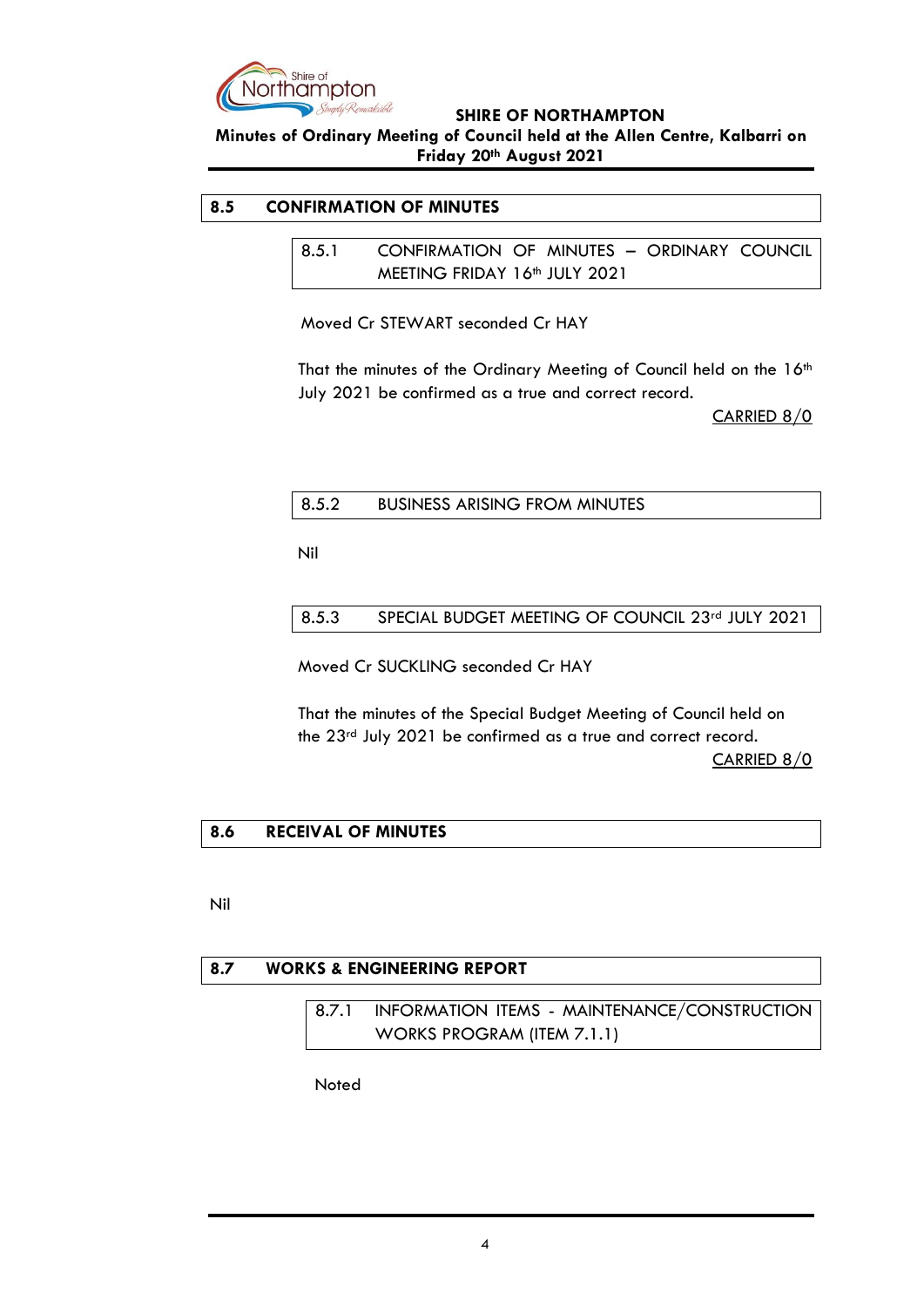

<span id="page-4-0"></span>**Minutes of Ordinary Meeting of Council held at the Allen Centre, Kalbarri on Friday 20th August 2021**

> 8.7.2 REQUEST FOR QUOTE (RFQ) 01/2022) ANNUAL SUPPLY OF AGGREGATE – 2021/2022 AND 2022/2023 FINANCIAL YEARS (ITEM 7.1.2)

Moved Cr STEWART seconded Cr KRAKOUER

That the tender submitted by Boral Resources (WA) Ltd for the supply of road aggregate for 2021/2022 and 2022/2023 be accepted.

CARRIED 8/0

# <span id="page-4-1"></span>8.7.3 REQUEST FOR QUOTE (RFQ) 02/2022) ANNUAL SUPPLY OF BITUMEN – 2021/2022 AND 2022/2023 FINANCIAL YEARS (ITEM 7.1.3)

Moved Cr SMITH seconded Cr SUDLOW

That the quote submitted by Fulton Hogan for the supply and spray of Bituminous products for 2021/2022 and 2022/2023 bitumen be accepted.

CARRIED 8/0

Neil Broadhurst left the meeting at 1.20 pm.

# <span id="page-4-2"></span>**8.8 HEALTH & BUILDING REPORT**

<span id="page-4-3"></span>8.8.1 BUILDING STATISTICS (ITEM 7.2.1)

Noted.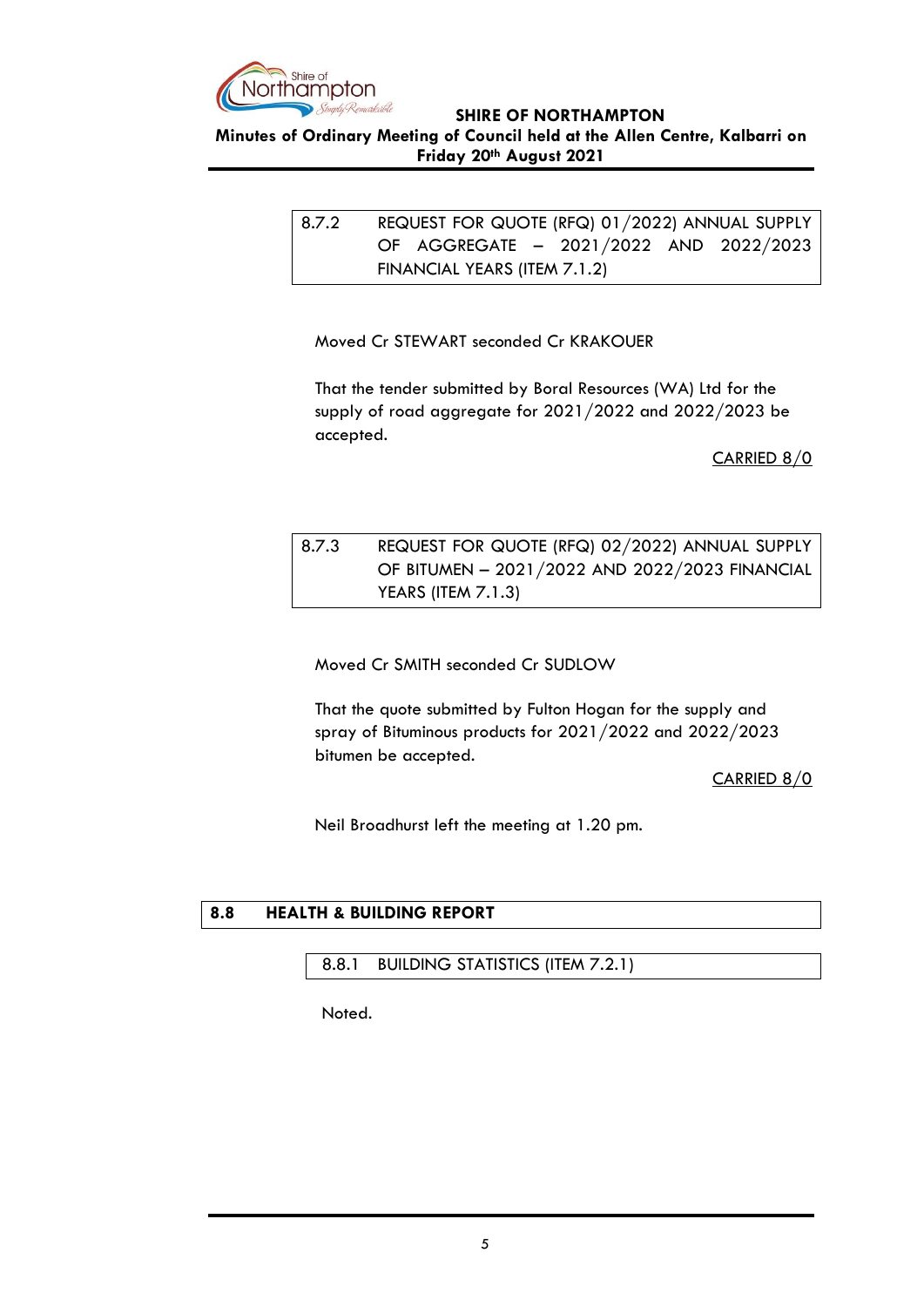

**Minutes of Ordinary Meeting of Council held at the Allen Centre, Kalbarri on Friday 20th August 2021**

# <span id="page-5-1"></span><span id="page-5-0"></span>**8.9 TOWN PLANNING REPORT**

8.9.1 FORMER GERALDTON – NORTHAMPTON RAILWAY ALIGNMENT – PROPOSED STATE HERITAGE REGISTER ENTRY (ITEM 7.3.1)

Moved Cr SUDLOW, seconded Cr SUCKLING

That Council:

- 1. Advise the Department of Planning, Lands & Heritage that it objects to the proposed registration of the former Geraldton-Northampton railway alignment in its entirety upon the State Register of Heritage Places.
- 2. Advise the City of Greater Geraldton, Shire of Chapman Valley, Development WA and Main Roads WA of Council's objection.
- 3. Request that the Department of Planning, Lands & Heritage arrange a meeting with representatives of the Shire of Northampton, City of Greater Geraldton, Shire of Chapman Valley, Development WA and Main Roads WA to discuss this matter further and invite the Department to bring for discussion at this meeting individual sites along the former Geraldton-Northampton railway alignment that might be considered to have cultural heritage significance rather than the entire alignment.

CARRIED 8/0

<span id="page-5-2"></span>8.9.2 PROPOSED PERMANENT PLACEMENT OF THREE (3) SHIPPING CONTAINERS AS A REPURPOSED OUTBUILDING – LOT 26 (NO. 26) MARY STREET, NORTHAMPTON (ITEM 7.3.2)

Moved Cr HAY seconded Cr SUDLOW

That Council grant development approval to the permanent placement of three shipping containers to be repurposed as an outbuilding upon Lot 26 (No. 26) Mary Street, Northampton subject to the following conditions: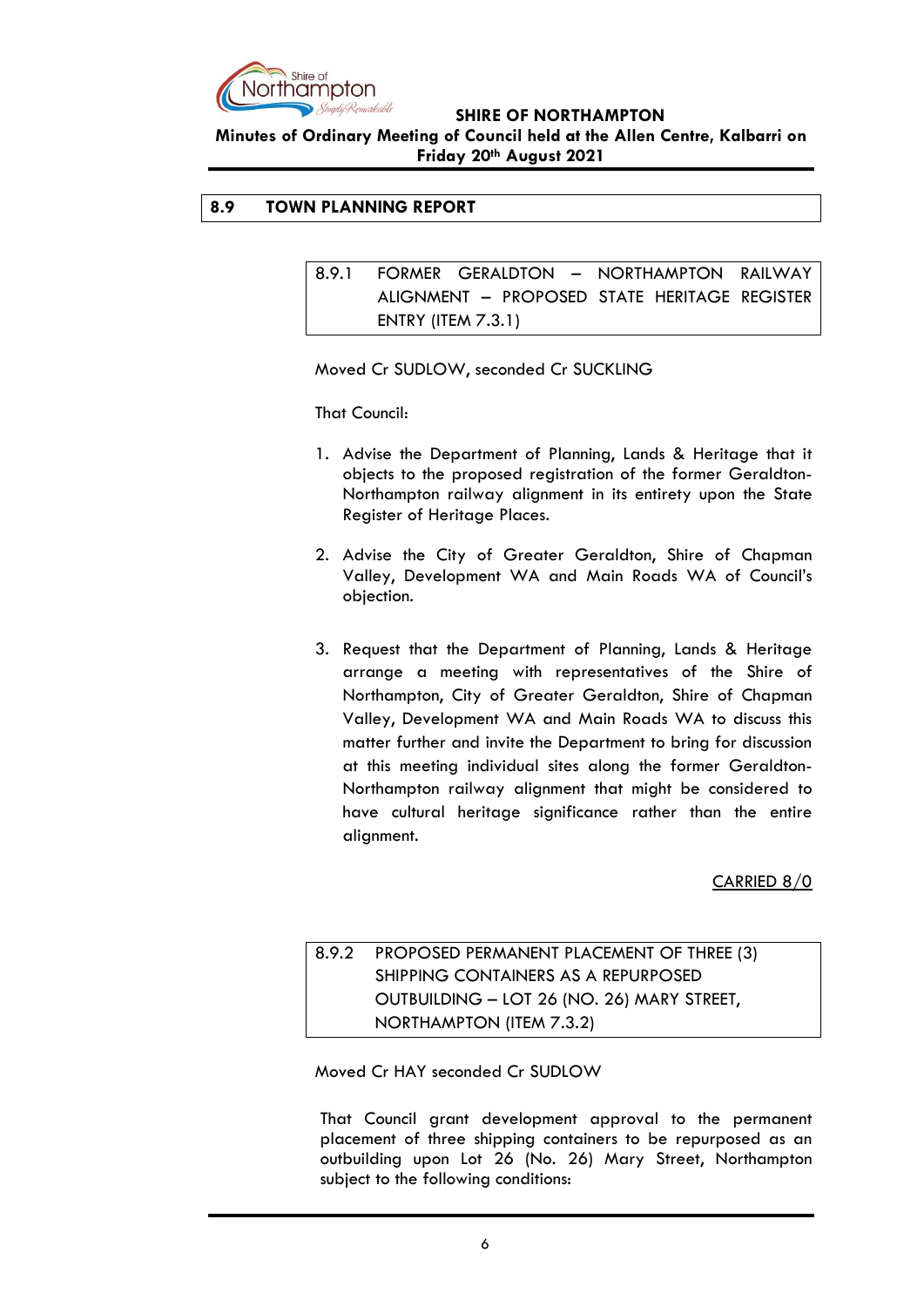

- 1. Development shall be in accordance with the attached approved plan(s) dated [insert date] and subject to any modifications required as a consequence of any condition(s) of this approval. The endorsed plans shall not be modified or altered without the prior written approval of the local government;
- 2. If the development/use the subject of this approval is not substantially completed within a period of two (2) years after the date of this determination the approval shall lapse and be of ono further effect;
- 3. Any additions to or change of use of any part of the building or land (not the subject of this consent/approval) requires further application and development approval for that use/addition;
- 3. A building permit shall be issued by the local government prior to the commencement of any work on the site;
- 4. All stormwater is to be disposed of onsite to the specifications and approval of the local government;
- 5. Any soils disturbed or deposited on site shall be stabilised to the approval of the local government;
- 6. The shipping containers shall be in good repair with no visible rust marks and be of a uniform colour to complement the surrounding buildings and natural landscape features;
- 7. The shipping containers shall be covered with a gabled roof with a maximum overall height of 3.2 metres and extend to a maximum overhang on eaves of 600mm;
- 8. The Applicant shall provide to the Shire of Northampton, photographs of each elevation of the shipping containers, prior to placement of the containers upon Lot 26 (No. 26) Mary Street, Northampton with the condition of each shipping container to be to the approval of the local government;
- 9. The repurposed outbuilding is only to be used for general storage purposes to the approval of the Local Government and shall NOT be used for habitation, commercial or industrial purposes;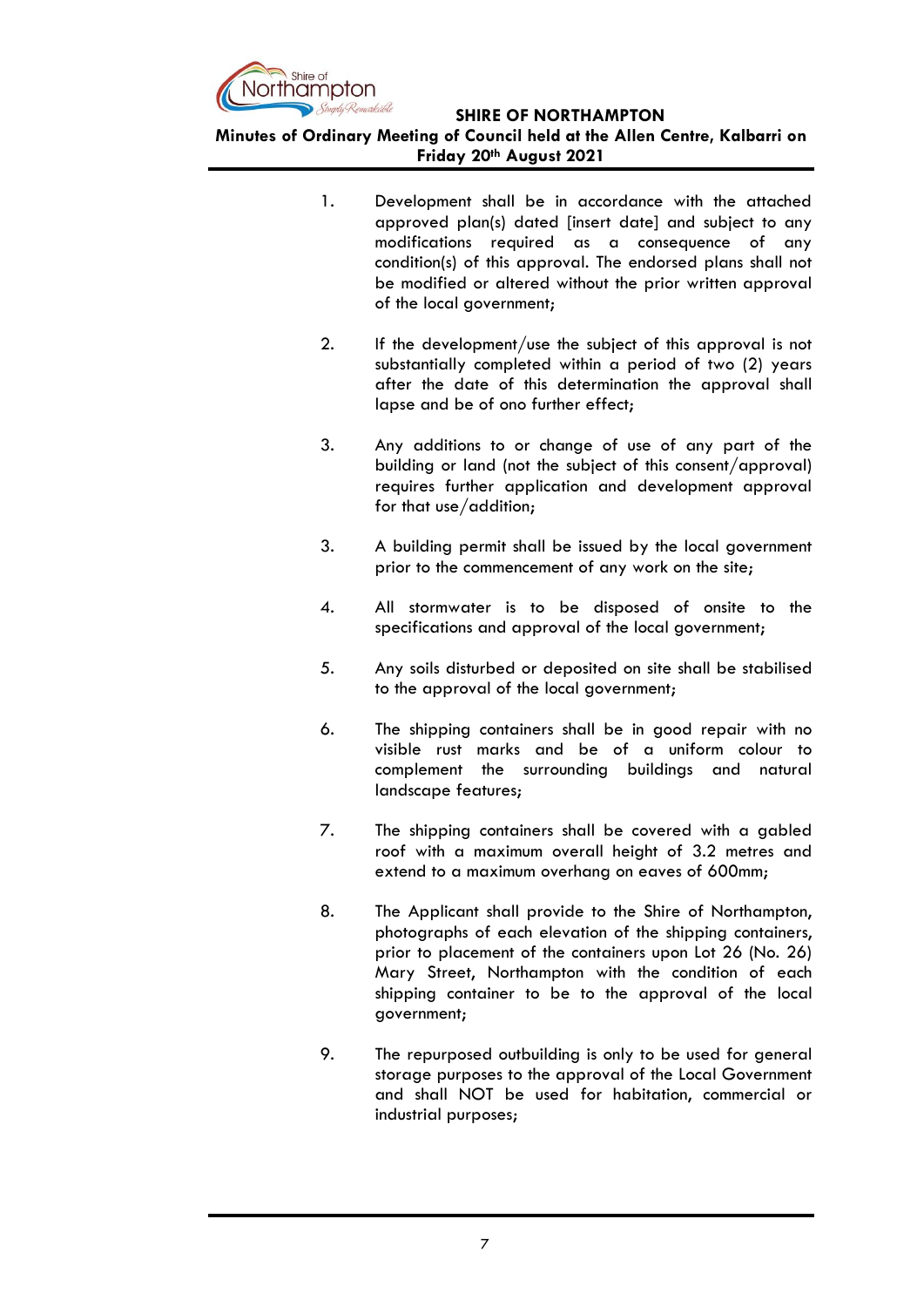

# **Minutes of Ordinary Meeting of Council held at the Allen Centre, Kalbarri on Friday 20th August 2021**

- 10. The use hereby permitted shall not cause injury to or prejudicially affect the amenity of the locality by reason of the emission of smoke, dust, fumes, odour, noise, vibration, waste product or otherwise;; and
- 11. Prior to the commencement of the development/land use a landscaping plan shall be submitted to and approved by the local government. The approved landscaping plan is to be implemented in full prior to the commencement of the approved use and maintained thereafter to the approval of the local government and will include:
	- a) The area adjacent to the side and rear elevations of the outbuilding to be landscaped effectively and maintained thereafter as a screening measure;
	- b) The area adjacent to the northern elevation (carpark) to be landscaped effectively to include rose plantings and maintained thereafter as a landscaping measure; and
	- c) The applicant shall provide to the Shire of Northampton, plans of murals for each elevation of the shipping container structure, prior to placement of the containers upon Lot 26 (No. 26) Mary Street, Northampton to the approval of the local government.

# *Advice Notes:*

- *Note 1: If the development/use the subject of this approval is not substantially commenced within a period of 2 years, or another period specified in the approval after the date of determination, the approval will lapse and be of no further effect.*
- *Note 2. Where an approval has so lapsed, no development must be carried out without the further approval of the local government having first been sought and obtained.*
- *Note 3. If an applicant or owner is aggrieved by this determination there is a right of review by the State Administrative Tribunal in accordance with the Planning and Development Act 2005 Part 14. An application must be made within 28 days of determination.*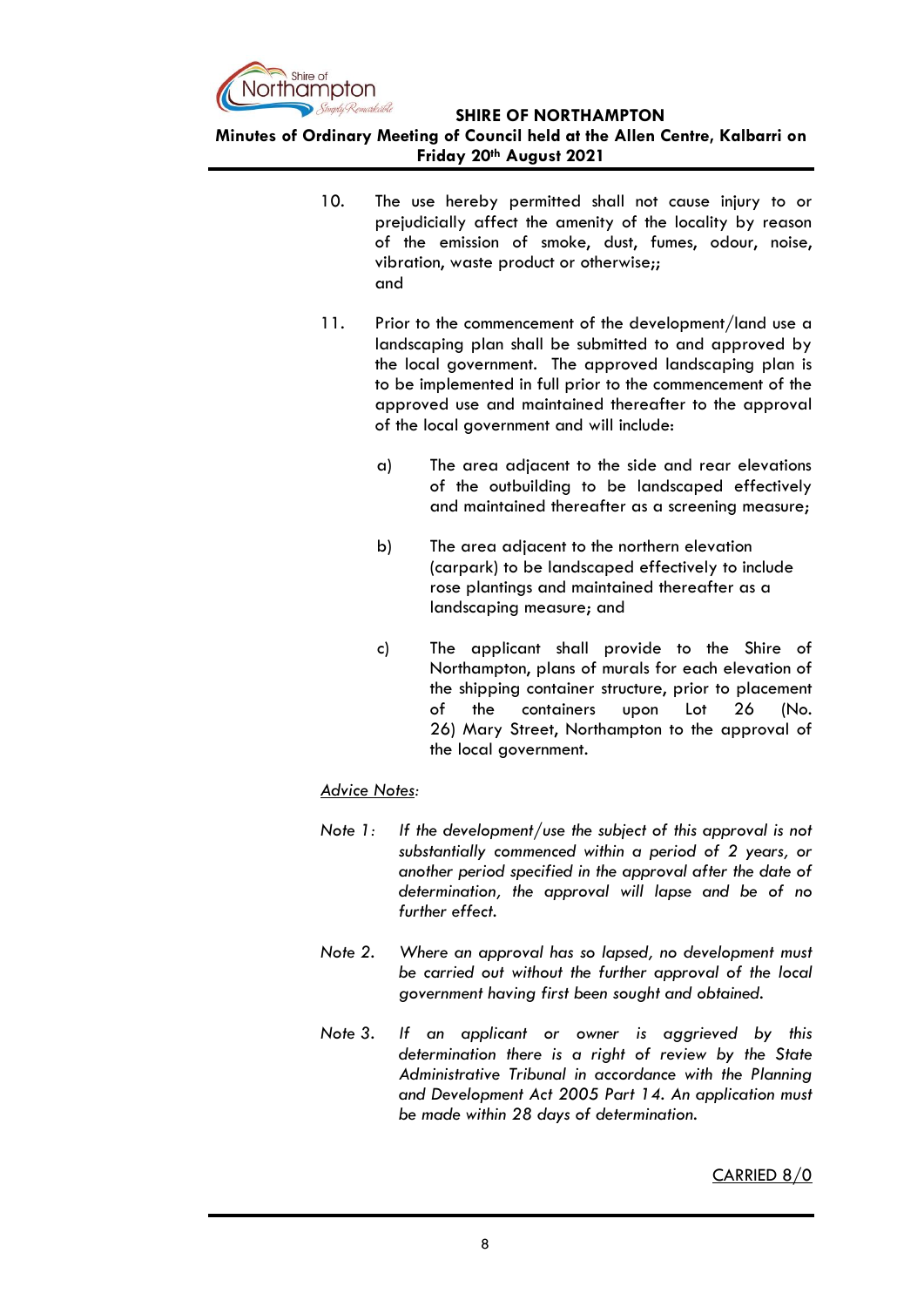

<span id="page-8-0"></span>**Minutes of Ordinary Meeting of Council held at the Allen Centre, Kalbarri on Friday 20th August 2021**

> <span id="page-8-1"></span>8.9.3 SUMMARY OF PLANNING INFORMATION ITEMS (ITEM 7.3.3)

Noted.

<span id="page-8-2"></span>8.9.4 PROPOSED REPURPOSED DWELLING – LOT 13 (NO. 4) RANCH COURT, KALBARRI (ITEM 7.3.4)

Moved Cr PIKE seconded Cr STEWART

That Council resolve to:

- 1) Pursuant to Section 64 of the Planning and Development (Local Planning Schemes) Regulations Scheme regulations and the Local Planning Policy, advertise the proposed development to affected landowners for a period of 14 days.
- 2) Grant delegation to the Chief Executive Officer to issue development approval to the proposed Repurposed Dwelling upon Lot 13 (No. 4) Ranch Court, Kalbarri subject to no objections being received at the closure of the 14 day advertising period with the following conditions of approval being included:
	- a) Development shall be in accordance with the attached approved plan(s) dated [insert date] and subject to any modifications required as a consequence of any condition(s) of this approval. The endorsed plans shall not be modified or altered without the prior written approval of the local government;
	- b) If the development/use the subject of this approval is not substantially completed within a period of two (2) years after the date of this determination the approval shall lapse and be of no further effect;
	- c) Any additions to or change of use of any part of the building or land (not the subject of this consent/approval) requires further application and development approval for that use/addition;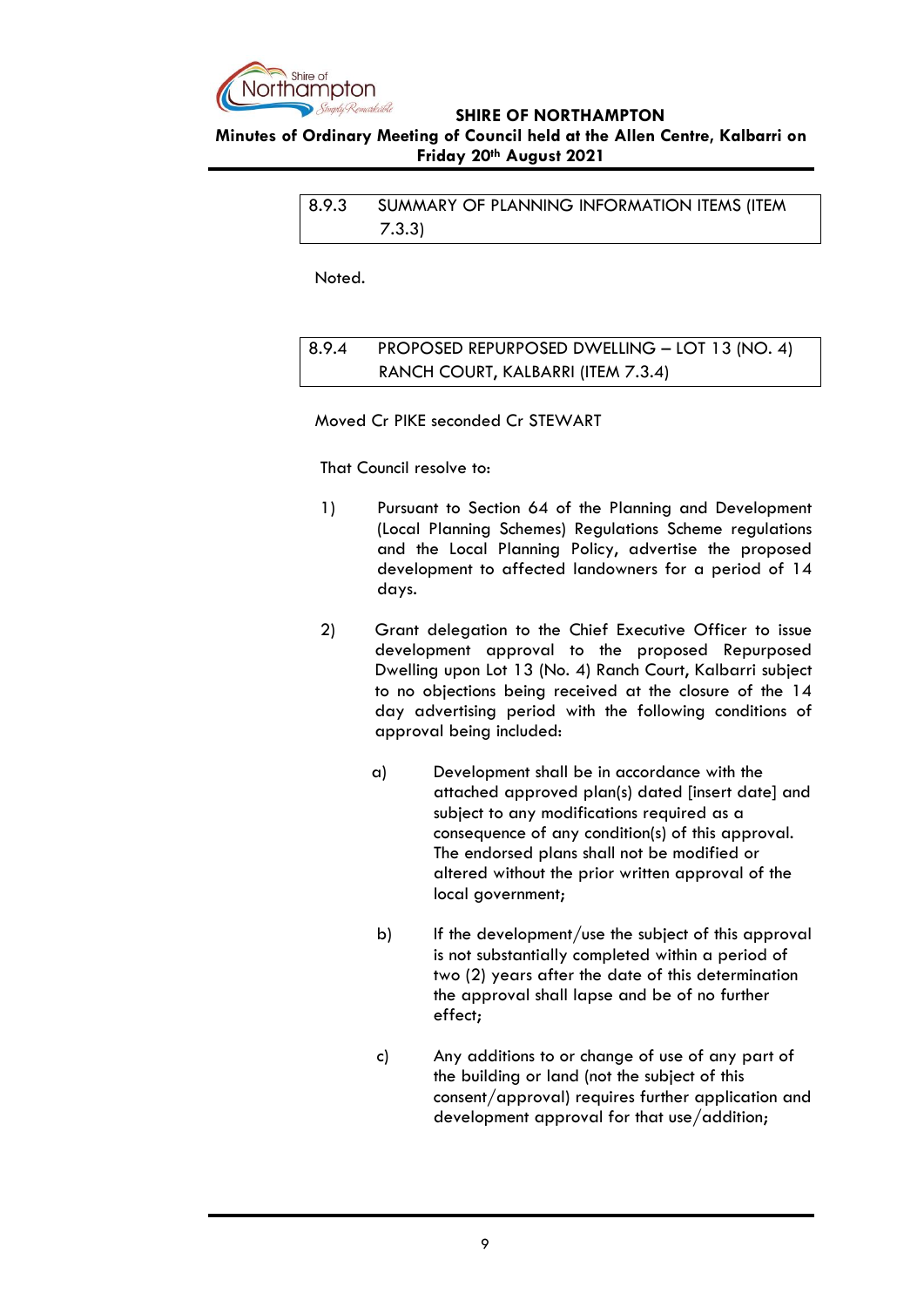

- d) A building permit shall be issued by the local government prior to the commencement of any work on site;
- e) All stormwater is to be disposed of on-site to the specifications and approval of the local government;
- f) Any soils disturbed or deposited on site shall be stabilised to the approval of the local government;
- g) A wastewater apparatus shall be provided and maintained in accordance with the *Health (Treatment of Sewerage & Disposal of Effluent & Liquid Waste) Regulations 1974* to the approval of the Shire of Northampton's Environmental Health Officer;
- h) A vehicle access driveway shall be constructed and drained to a compacted gravel standard, and thereafter maintained to the approval of the local government;
- i) Bin storage and clothes drying areas shall be provided to the rear of the dwelling, or screened from the view of the street, to the approval of the local government;
- j) The storage of building materials associated with the relocated dwelling shall be to the rear of the dwelling or screened from public view. No long term storage of building materials shall be located forward of the dwelling;
- k) The space between the ground level and the floor level of the relocated dwelling shall be suitably enclosed to the approval of the local government;
- l) A materials and colour schedule for the dwelling shall be submitted prior to construction of the dwelling, and be to the approval of the local government. The materials and colours chosen shall be non-reflective and in keeping with the natural environment so as to lessen the visual impact of the repurposed dwelling on the amenity of the area;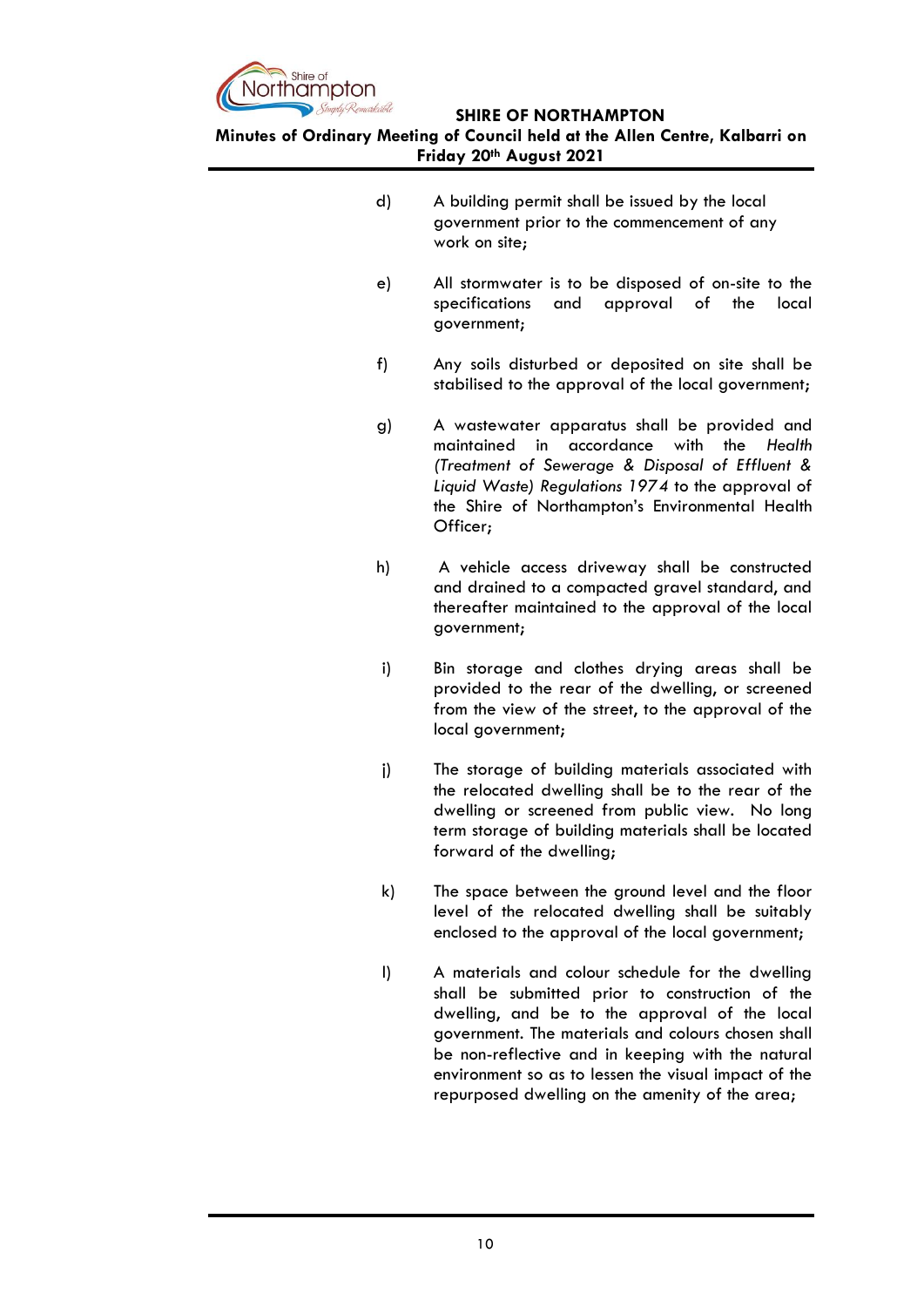

- m) All verandah posts, rafters, downpipes, gutters and fascias are to be painted in the colours provided, to the approval of the local government;
- n) The Applicant shall undertake all of the building modifications and requirements as specified below;
- i) The verandah/patio structure to be constructed on the southern elevation comprising timber uprights and solid colorbond roof cladding; and
	- ii) The verandah/patio structure to include wooden floor decking for the entire length and width of the south facing elevation.
- o) Prior to the commencement of the development/land use a landscaping plan shall be submitted to and approved by the local government. The approved landscaping plan is to be implemented in full prior to the commencement of the approved use and maintained thereafter to the approval of the local government and will include:
	- i) The provision of two (2) car parking spaces to be provided forward of the dwelling, such that the carparking spaces are provided in direct association with the house and verandah/front door area, and be to a compacted gravel standard to the approval of the local government; and
	- ii) The area adjacent to the repurposed dwelling to be landscaped effectively and maintained thereafter.
	- p) The Applicant shall lodge a Statutory Declaration with the Shire of Northampton prior to a Building Permit being issued, that provides a written and signed commitment to complete the required modifications to the approval of the local government and in accordance with, and acceptance of, Conditions n), o) and r) of this approval;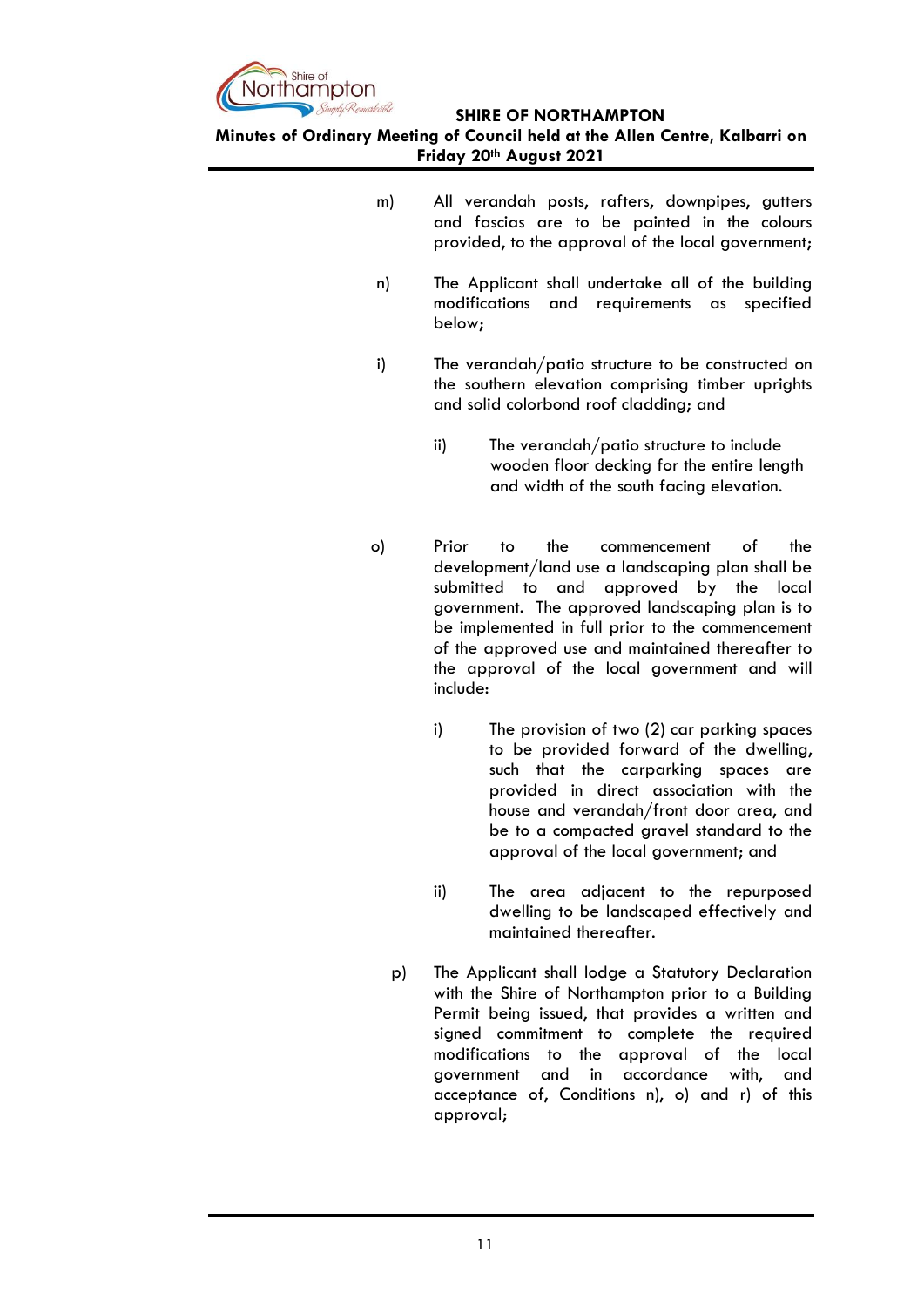

**Minutes of Ordinary Meeting of Council held at the Allen Centre, Kalbarri on Friday 20th August 2021**

- q) A bond of \$10,000 shall be lodged with the Shire of Northampton prior to the issuance of a Building Permit, with the bond money to be repaid to the Applicant when the modifications as specified at Condition n) are deemed to be completed (also refer to Condition r) and Advice Note 3);
	- r) Should the works as specified at Condition n) and o) not be undertaken or completed to the satisfaction of the local government within a period of 12 months from the date of this approval, being on or before the 20 August 2022, the Applicant will have forfeited their right to recover the bond as described within Condition q).
	- s) A Bushfire Attack Level (BAL) assessment, in accordance with *State Planning Policy 3.7 Planning in Bushfire Prone Areas* be undertaken and submitted, with any further conditions from this assessment addressed, prior to issuance of a Building Permit, to the approval of the local government.

*Advice Notes:*

- *Note 1: If the development/use the subject of this approval is not substantially commenced within a period of 2 years, or another period specified in the approval after the date of determination, the approval will lapse and be of no further effect.*
- *Note 2. Where an approval has so lapsed, no development must be carried out without the further approval of the local government having first been sought and obtained.*
- *Note 3 Should the Applicant fail to commence or complete the modifications specified at Condition n) and o) within the timeframes specified in Condition r) the Applicant will have been deemed by the local government to have forfeited their bond. The Shire of Northampton may thereafter commence enforcement proceedings. These may include fines, prosecution, removal orders of the outbuilding and/or removal orders of the occupants. The Applicant is advised that, should delays to the modification works become likely, the Applicant should liaise immediately with the local government in order to seek a minor extension of approval and so as to avoid compliance measures being initiated by the local government.*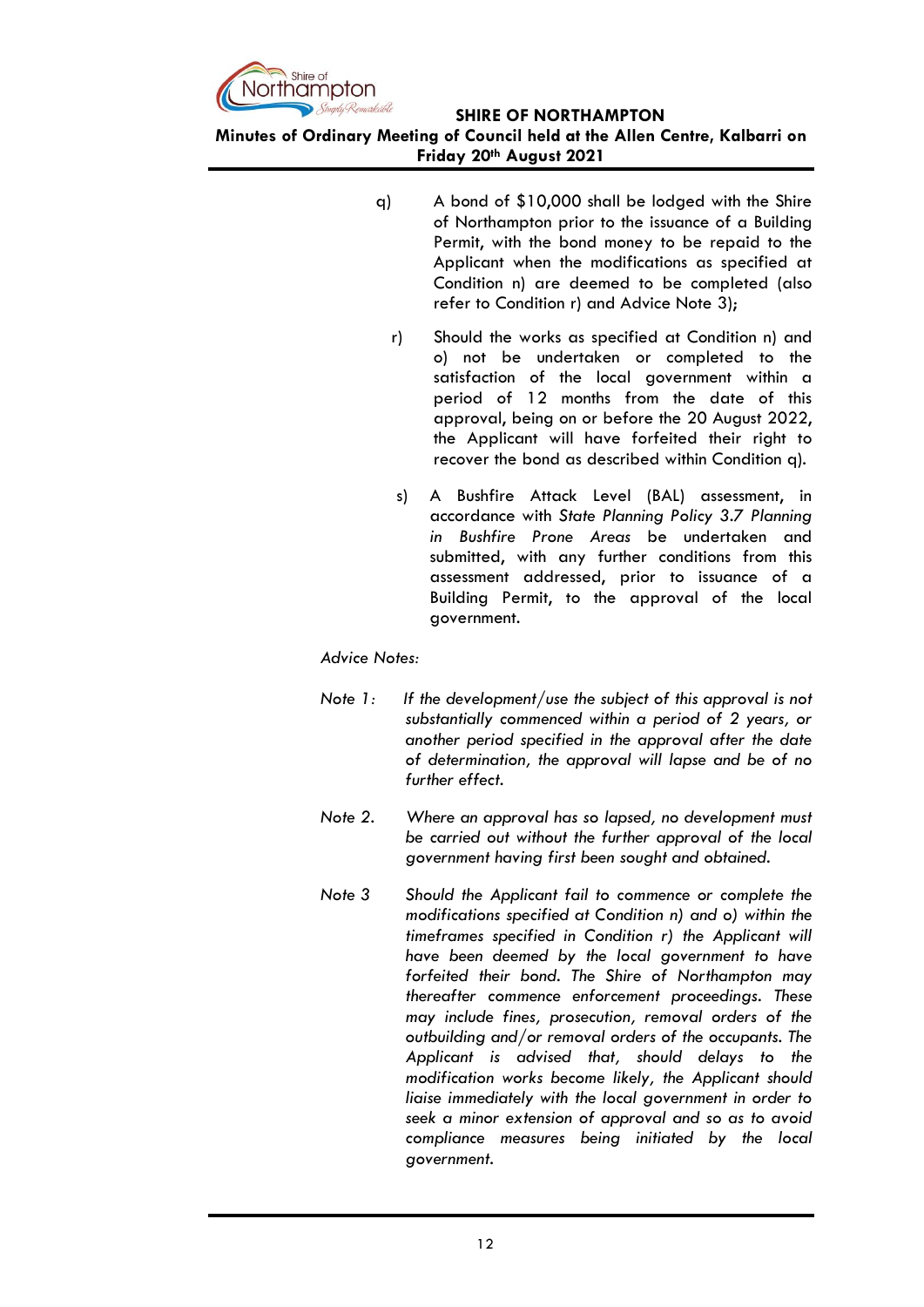

**Minutes of Ordinary Meeting of Council held at the Allen Centre, Kalbarri on Friday 20th August 2021**

> *Note 4. If an applicant or owner is aggrieved by this determination there is a right of review by the State Administrative Tribunal in accordance with the Planning and Development Act 2005 Part 14. An application must be made within 28 days of determination.*

> > CARRIED 8/0

# <span id="page-12-1"></span><span id="page-12-0"></span>**8.10 FINANCE REPORT**

## 8.10.1 ACCOUNTS FOR PAYMENT (ITEM 7.4.1)

Moved Cr PIKE, seconded CR SMITH

That Municipal Fund Cheques 22097 to 22106 inclusive totalling \$52,022.12, Municipal EFT payments numbered EFT22363 to EFT22518 inclusive totalling \$1,071,193.67, Trust Fund Cheques 2622 to 2626, totalling \$7,936.52, Direct Debit payments numbered GJ0101 to GJ0107 inclusive totalling \$231,355.48 be passed for payment and the items therein be declared authorised expenditure.

# CARRIED BY AN ABSOLUTE MAJORITY 8/0

# <span id="page-12-2"></span>8.10.2 MONTHLY FINANCIAL STATEMENTS – JULY 2021 (ITEM 7.4.2)

Moved Cr SUDLOW, seconded Cr STEWART

That Council adopts the Monthly Financial Report for the period ending 31 July 2021.

### CARRIED 8/0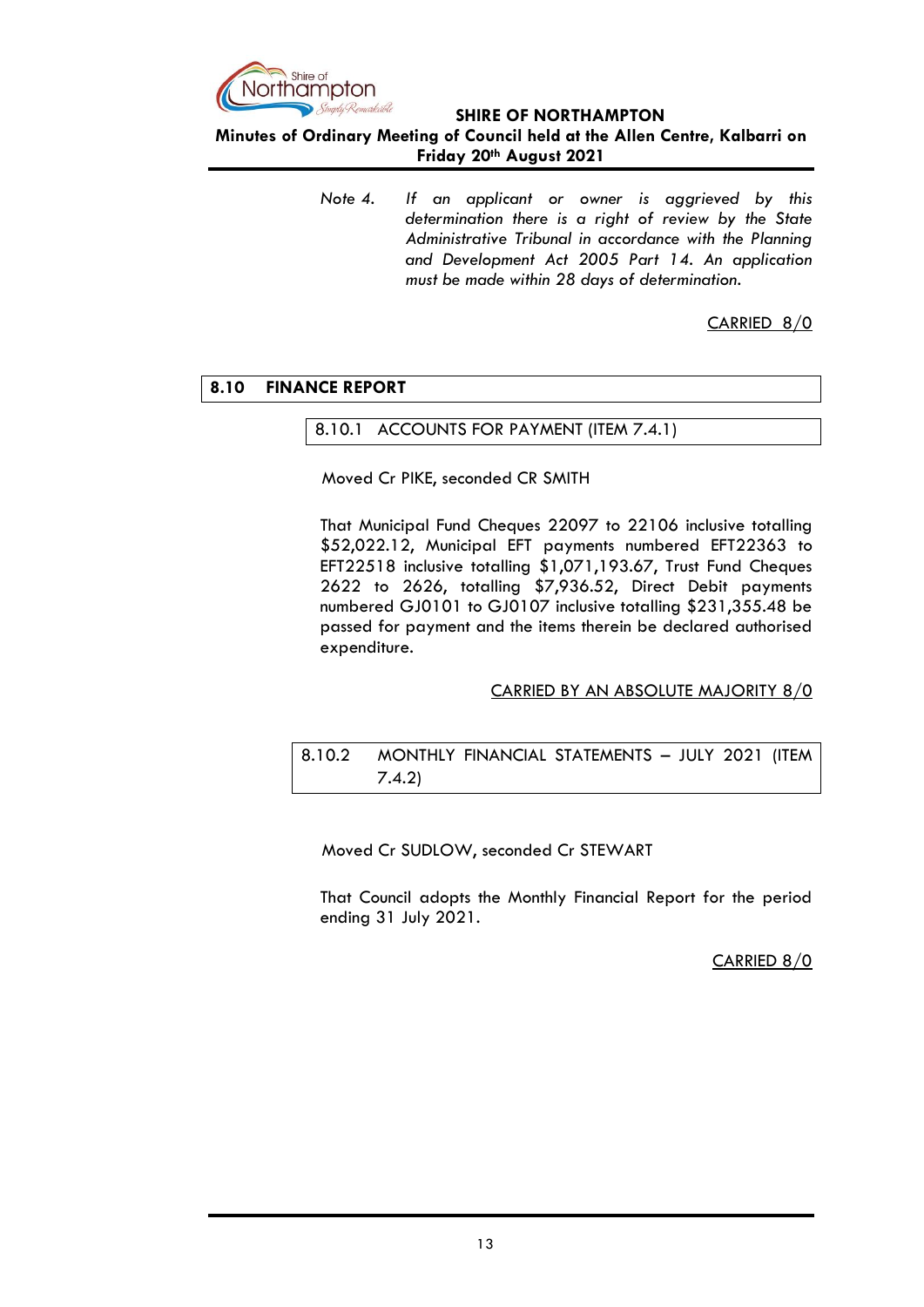

## <span id="page-13-0"></span>**Minutes of Ordinary Meeting of Council held at the Allen Centre, Kalbarri on Friday 20th August 2021**

# 8.10.3 2021/2022 BUDGET ADOPTION (ITEM 7.4.3)

Moved Cr SUCKLING, seconded Cr STEWART

That Council in accordance with section 6.2 of the Local Government Act 1995 adopt the 2021/2022 budget as presented inclusive of the following:

# **Statutory Budget**

Statutory Budget detail for 2021/2022 as presented on pages 1 to 29 including the following:

# Statement of Comprehensive Income

Statement of comprehensive income as detailed on pages 2 & 4 of the

budget for the 2021/2022 financial year showing the projected "Total Comprehensive Income" amount of -\$277,004.

# Statement of Cash Flows

Statement of Cash Flows detailed on page 6 of the budget for the

2021/2022 financial year showing a projected "Cash and Cash Equivalents at the End of the year" totaling \$793,252.

# Rate Setting Statement

Rates Setting Statement detailed on page 6 of the budget for the 2021/2022 financial year showing a "Net current assets at start of financial year" totaling \$1,846,346 from 2020/2021.

### Fees and Charges

That Council adopts the Fees and Charges Schedule for the 2021/2022 Financial Year as presented in pages 120 – 131 of the Schedule Budget Format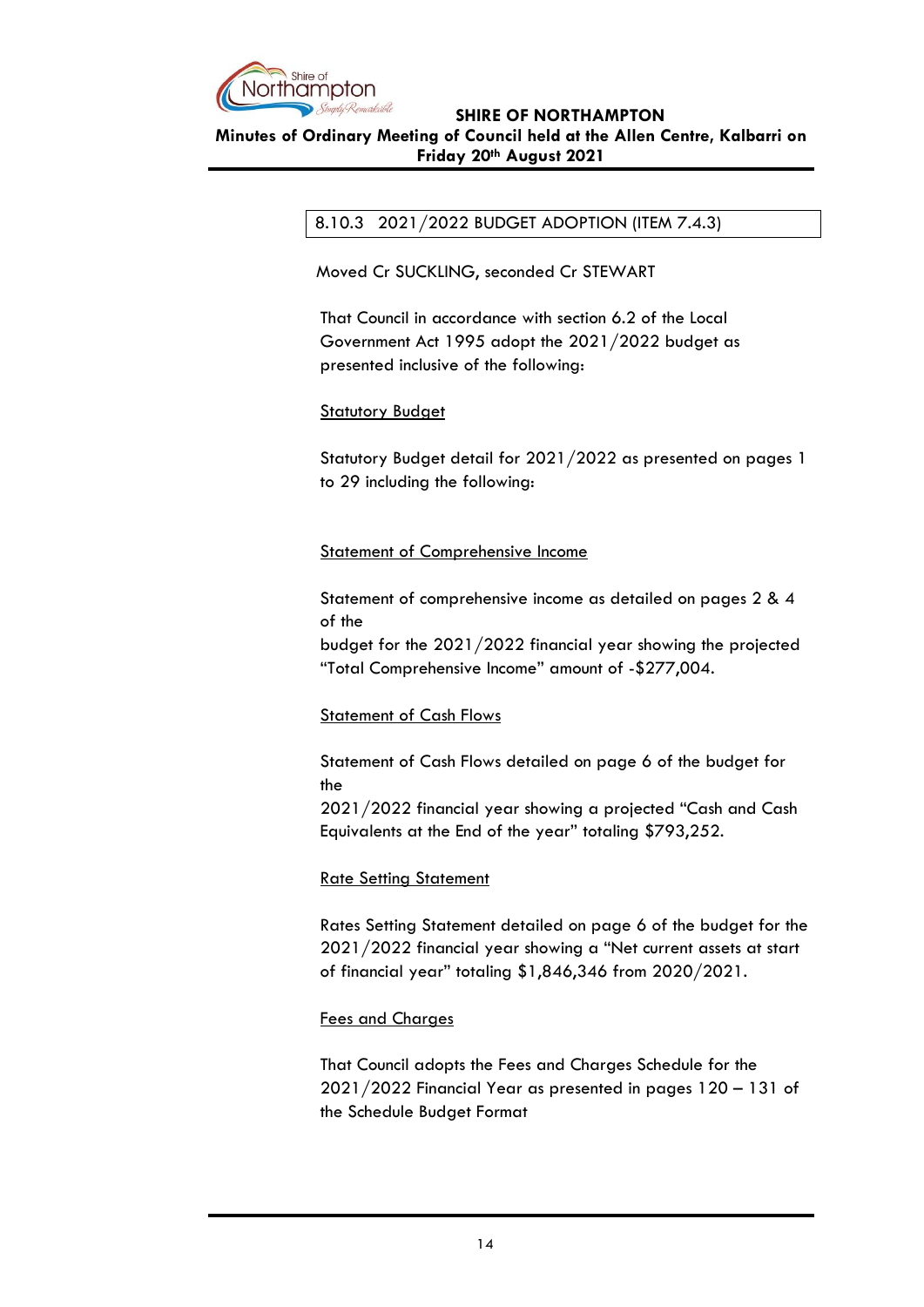

**Minutes of Ordinary Meeting of Council held at the Allen Centre, Kalbarri on Friday 20th August 2021**

2021/2022 Budget By Schedule Format

Detailed Schedule Budget format for 2021/2022 detailed on pages 1 to 132 of the supplementary information to the budget document showing a balanced budget totaling \$11,957,099.

CARRIED BY ABSOLUTE MAJORITY 8/0

# <span id="page-14-0"></span>8.10.4 WAIVER OF 2021/2022 RATES (ITEM 7.4.4)

Moved Cr SMITH seconded Cr SUCKLING

That Council in accordance with section 6.47 of the Local Government Act 1995:

- 1. Waive the rates on the following lessees for the 2021/2022 Financial Year:
	- Northampton Bowling Club Lot 39 (255) Hampton Road Northampton;
	- Northampton Golf Club Portion of Reserve 23432 and Crown Grant in Trust Volume 1620 Folio 052;
	- Northampton Community Centre Portion of Reserve 23432;
	- Kalbarri Camp and Community Hall Kalbarri Town Lot 500 Reserve No 35559;
	- Kalbarri Golf and Bowling Club part of Reserve No 30953;
	- Kalbarri Sport and Recreation Club part of Reserve No 25447;
	- Kalbarri Occasional Childcare Centre Lot 233 and 232 Smith Street, Kalbarri;
	- Northampton Child Care Centre (Edna Bandy Centre) Reserve 2038, Stephen Street Northampton;
	- Old School Community Centre Lot 475, Stephen Street Northampton;
	- Binnu Tennis Club Reserve 23699, Northwest Coastal Highway, Binnu;
	- Doctors Surgery 51 (lot 10) Robinson Street, Northampton;
	- Doctors Surgery 24 (lot 833) Hackney Street, Kalbarri;
	- LIA Units  $1 4$  lot 83 (4) Kitson Circuit, Northampton;
	- Kalbarri Town Talk Lot 175 Kaiber Street, Kalbarri;
	- Horrocks Community Centre Lot 9503 North Court Horrocks.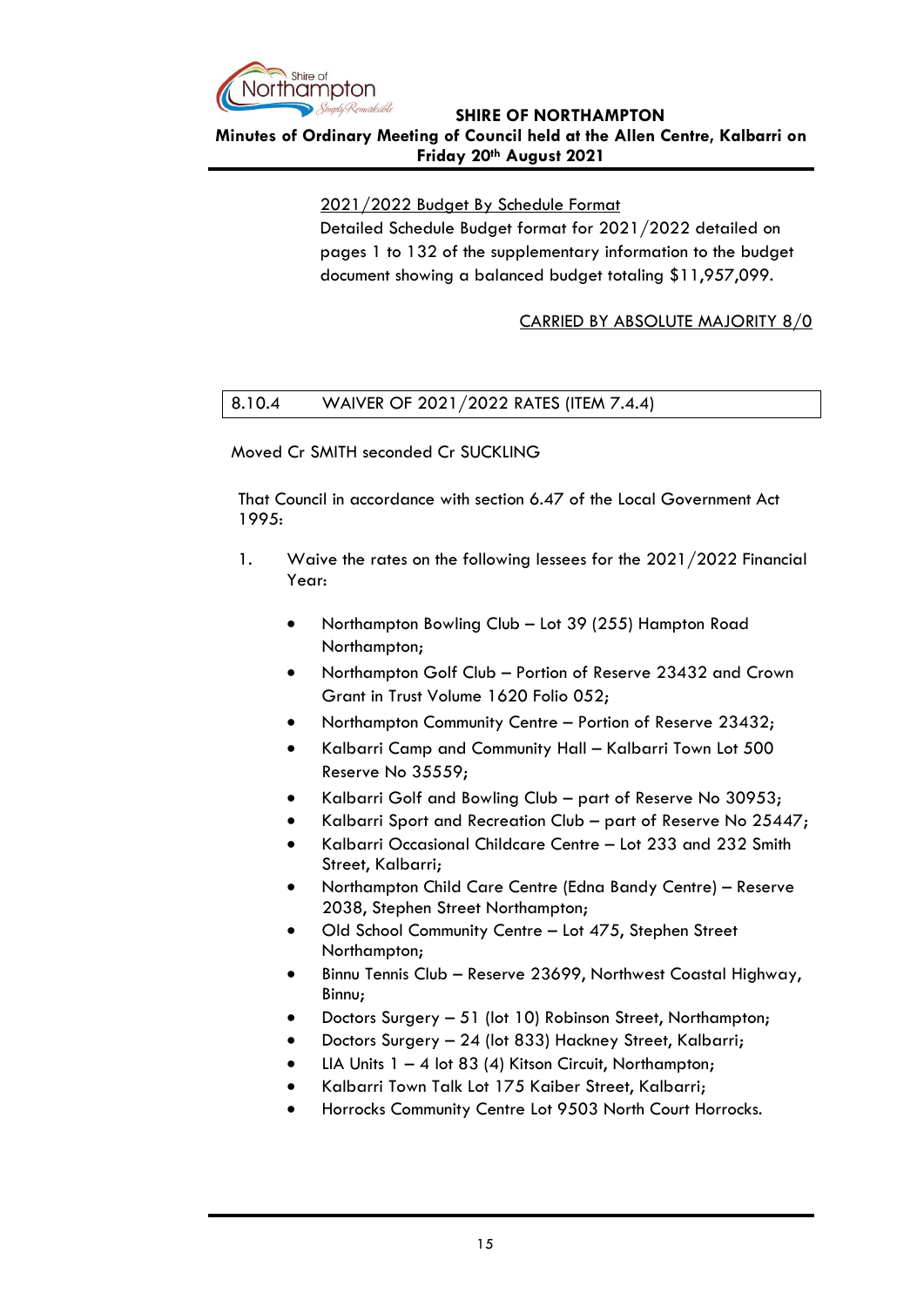

## **Minutes of Ordinary Meeting of Council held at the Allen Centre, Kalbarri on Friday 20th August 2021**

- 2. Waive the rates on the following aged care accommodation for the 2021/2022 financial year:
	- Pioneer Lodge Inc Lot 7 Robinson Street & 52 Essex Street, Northampton; and
	- Department of Housing (Kalbarri Aged Care Units) Lot 1001 Hackney Street, Kalbarri.

# CARRIED BY ABSOLUTE MAJORITY 8/0

# <span id="page-15-0"></span>**8.11 ADMINISTRATION & CORPORATE REPORT**

<span id="page-15-1"></span>8.11.1 KALBARRI COMMUNITY CAMP DINING & GAMES HALL (ITEM 7.5.1)

Moved Cr PIKE seconded Cr KRAKOUER

That Council accept the quote submitted from Ausco for the supply and installation of a mess and games hall for the Kalbarri Community Camp at an estimated cost of \$410,029 and that Council utilise the insurance payout for the now demolished mess and games hall and community hall to cover any shortfall in the building construction and installation.

# CARRIED BY ABSOLUTE MAJORITY 8/0

<span id="page-15-2"></span>8.11.2 PROPOSED MULTI PURPOSE COMMUNITY CENTRE – PUBLIC CONSULTATION (ITEM 7.5.2)

Moved Cr SMITH, seconded Cr SUCKLING

That Council seek community feedback from Kalbarri residents in relation to a proposed Multi-Purpose Community Centre at the Kalbarri Sport and Recreation Precinct prior to holding a public meeting.

CARRIED 8/0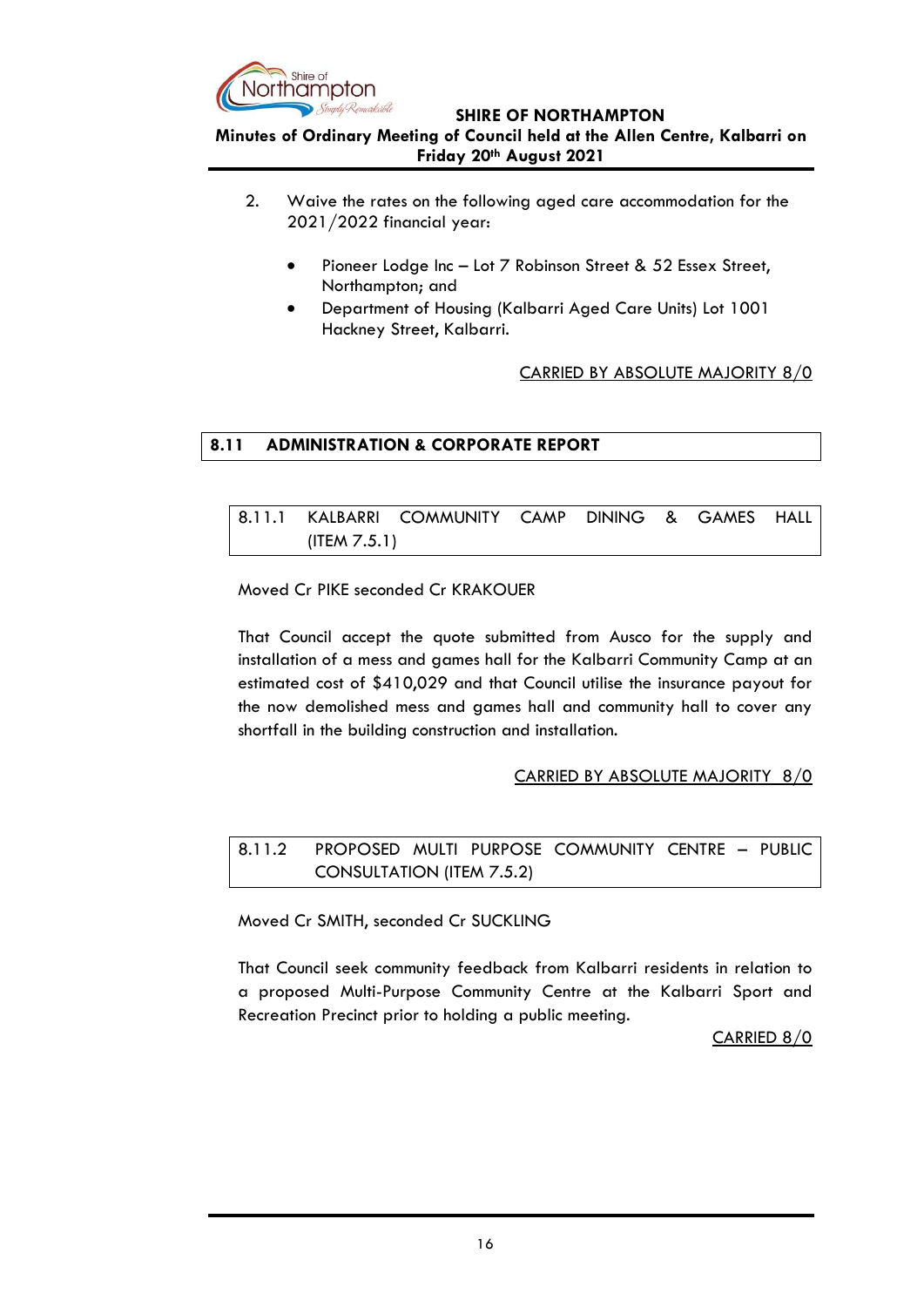

**Minutes of Ordinary Meeting of Council held at the Allen Centre, Kalbarri on Friday 20th August 2021**

# <span id="page-16-0"></span>**8.12 PRESIDENT'S REPORT**

Since the last Council meeting Cr SIMKIN reported on his attendance at:

- 20/07/2021 Minister for Local Government, Honourable John Carey MLA, Northampton Council Chambers
- 3/08/2021 Westkey Modular Housing, Kalbarri
- 17/08/2021 Tierra Australia Accommodation, Perth
- 17/08/2021 AFL Rural Rams Fundraising Dinner, Optus Stadium Perth

# <span id="page-16-1"></span>**8.13 DEPUTY PRESIDENT'S REPORT**

Since the last Council meeting Cr KRAKOUER reported on his attendance at:

3/08/2021 Westkey Modular Housing, Kalbarri

# <span id="page-16-3"></span><span id="page-16-2"></span>**8.14 COUNCILLORS' REPORTS**

# 8.14.1 CR SMITH

Since the last Council meeting Cr SMITH reported on his attendance at:

| 17/08/2021 | Kalbarri Visitor Centre Budget Meeting, Kalbarri  |
|------------|---------------------------------------------------|
| 17/08/2021 | Kalbarri Visitor Centre General Meeting, Kalbarri |

### <span id="page-16-4"></span>8.14.2 CR STEWART

Since the last Council meeting Cr STEWART reported on his attendance at:

 20/07/2021 Minister for Local Government, Honourable John Carey MLA, Northampton Council Chambers 3/08/2021 Westkey Modular Housing, Kalbarri